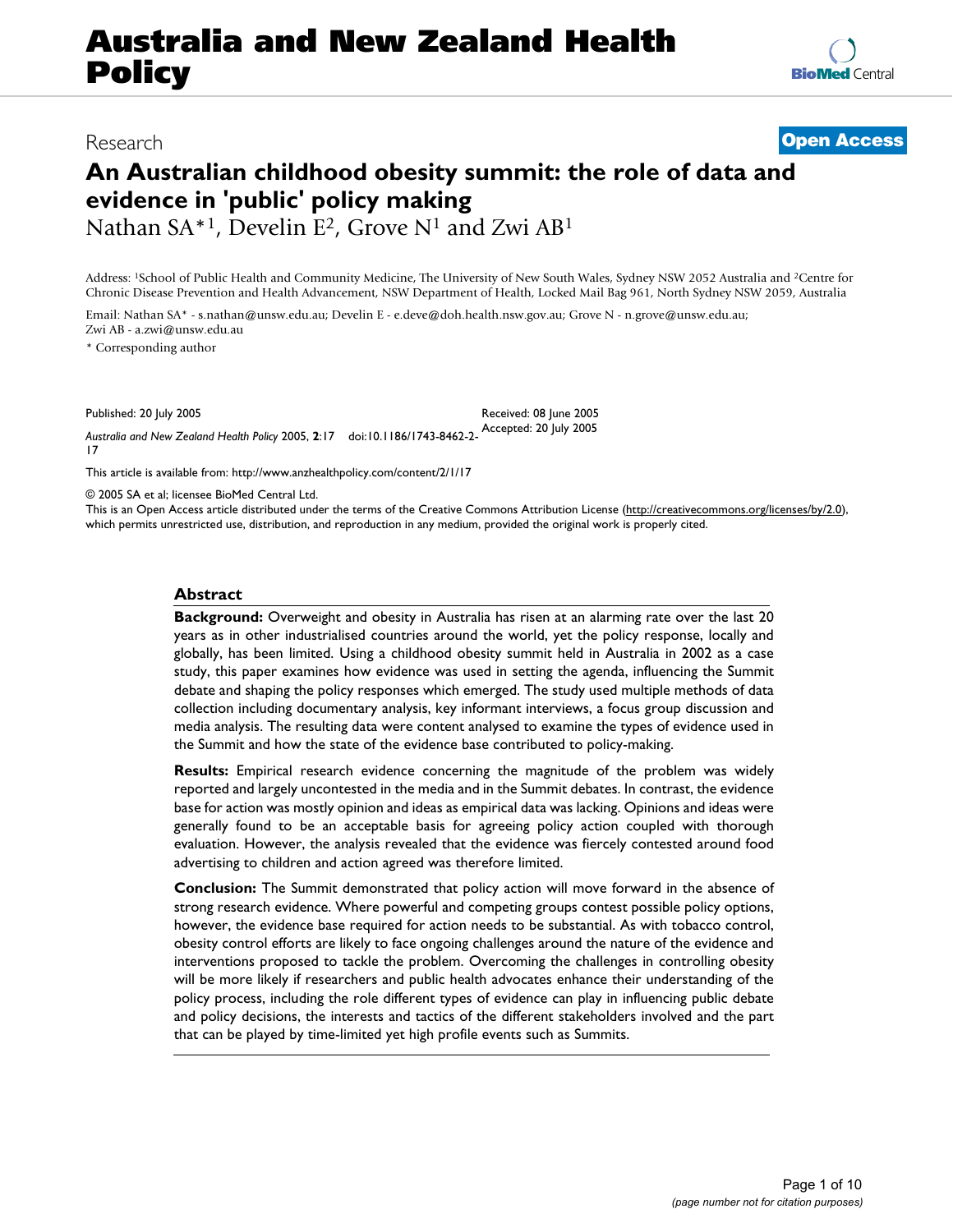### **Background**

Any policy-making process is complex – it deals with human and political dynamics, the use of resources, and power [1]. The development and implementation of policy in a democracy seeks to meet multiple objectives [2]: addressing major health and social policy problems, using public resources wisely, satisfying a range of stakeholders, avoiding conflict, and ensuring that political and economic objectives are met. Research is only one influence in the ongoing process of policy-making [3]. In setting the agenda, formulating policy, and implementing and evaluating it, various forms of evidence are sought and utilised. While conventionally such evidence is conceived as being derived from "scientific and objective" research, it is increasingly clear that a much wider range of sources and forms of evidence are influential [4]. There has been significant debate in Australia about the interface between evidence and policy-making [5], but little detailed analysis of the way evidence shapes the process of policy-making. This paper examines the role of data and evidence in public policy-making in response to childhood obesity in an Australian state, New South Wales (NSW).

Overweight and obesity (O&O) in Australia, as in many countries, has risen at an alarming rate over the last 20 years. Overweight is classified as a body mass index (BMI) of 25 and above, and obesity as 30 and above [6]. Obesity in men in Australia rose from 9.3% in 1980 to 17.1% in 2000 and for women from 8.0% to 18.9% [7,8]. O&O in children and young people has also increased markedly. From 1985 to 1995 the level of combined O&O in children more than doubled in all but the youngest age group of boys whilst the level of obesity tripled in all age groups and for both sexes [9].

Despite rising obesity, the policy response has been limited and hampered by a lack of evidence concerning effective interventions. The World Health Organisation (WHO) has highlighted "globesity" and released the *Global Strategy on Diet, Physical Activity and Health* [10]. Earlier, the United States (US) Surgeon General's *Call to Action* emphasised the need to create supportive environments which provide accessible and affordable healthy food choices and convenient opportunities for regular physical activity [11].

Australia was one of the first countries to produce an integrated national strategy for the prevention of O&O. The National Health and Medical Research Council (NHMRC) report *'Acting on Australia's weight: a strategic plan for the prevention of overweight and obesity'* [12], was released in 1997, but its recommendations, which included strategies such as promoting physical activity, dietary monitoring, and encouraging the development of school canteen policies remained largely unaddressed.

Within this environment characterised by public policy inertia, the issue of childhood obesity, and the need for effective interventions, was brought to the forefront of one Australian state government's agenda through the NSW Childhood Obesity Summit (hereafter referred to as 'the Summit') in 2002. While obesity had already been identified as a problem, how to respond was unclear. With little evidence available to guide Government responses to the issue, the state health department's (hereafter referred to as NSW Health) articulated purpose of the Summit was to i) create better understanding in the community; ii) inform Members of Parliament; iii) hear and consider the views of families, parents and young people; iv) examine existing approaches and consider new ideas in a bipartisan forum; v) consider evidence; vi) identify ways to improve existing strategies and services; vii) build community consensus about future directions, and viii) recommend a future course of action so that the best available strategies, both long and short term, would be implemented to overcome the childhood overweight and obesity problem [13]. This paper examines the role of evidence and data in entrenching childhood obesity on the policy agenda, in shaping the Summit debate and informing the outcomes and the policies that were subsequently adopted.

### **Methods**

#### *Data collection*

Data were collected from the transcripts of the Summit proceedings [14-16], media articles, the Summit *Communiqué* [17] which outlined the agreed resolutions, the *Government Action Plan* [18] published after the Summit and the announcement by the NSW Health Minister in December 2002 [19]. 'Factiva', a searchable archive of print media, was used to identify articles that referred to childhood obesity in the four main NSW statewide newspapers and one national newspaper (the Daily Telegraph, Sunday Telegraph, Sydney Morning Herald, The Sun Herald and the Australian) in the three months prior to the announcement of the Summit in July 2002 until the first public response from government in December 2002. There were 127 articles retrieved from this search.

Seven semi-structured key informant interviews [20] and one focus group discussion (FGD)[20] with three health staff involved in the Summit's organization were also conducted. The key informants included NSW health staff and experts in human nutrition, physical activity, and population health. The interviews and focus group discussion used a guide to elicit opinions on the stimulus for, and organization of, the Summit and its outcomes. The focus group discussion was transcribed for analysis and the interviews were used as background material.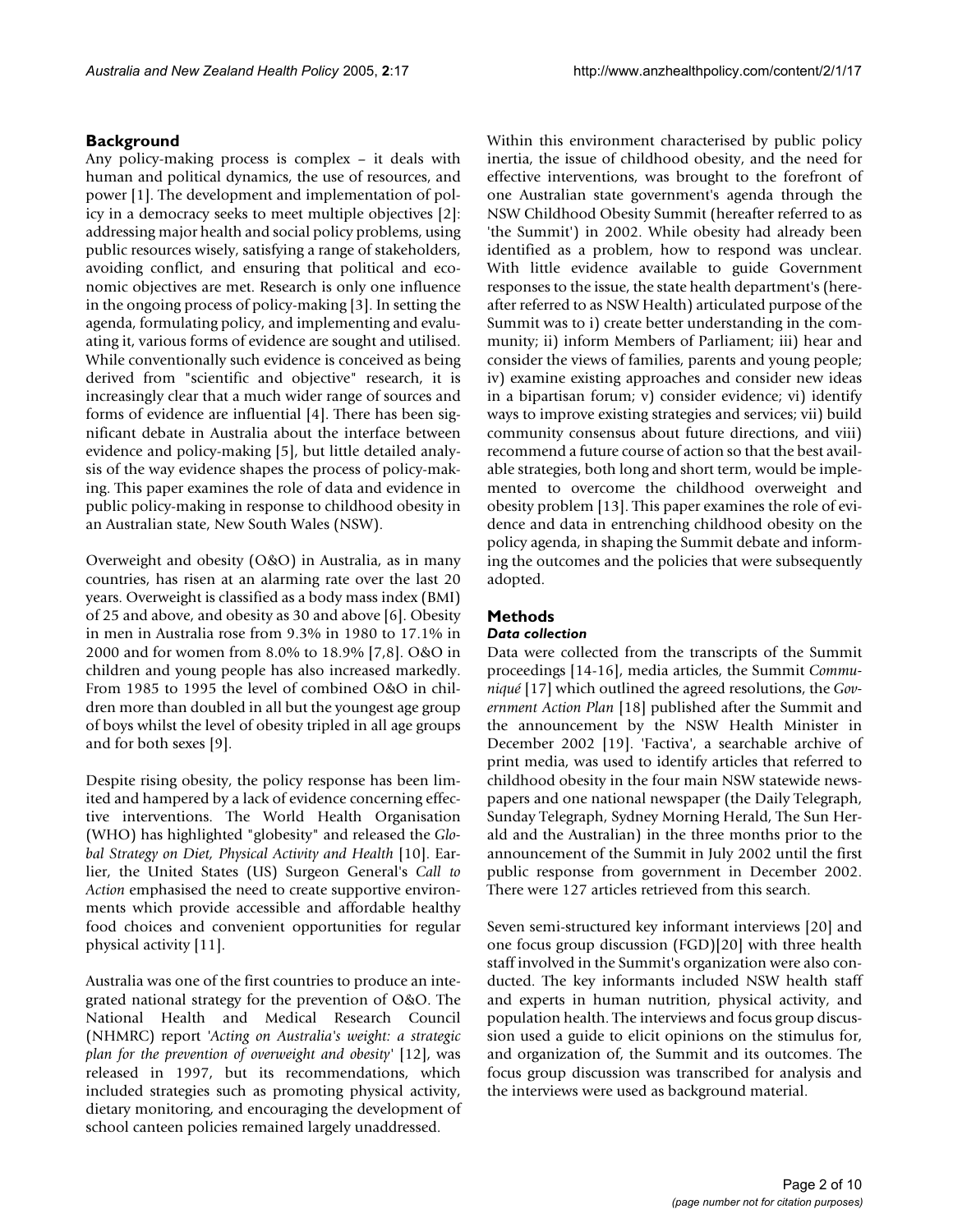#### *Data analysis*

The transcripts of the Summit proceedings [14-16], media articles and other key documents were reviewed and content analysed [20] to examine what type of evidence was used, by whom (eg. experts, industry, advocates) and for what purpose. Evidence that was valued or contested in the Summit debates and the media coverage received particular attention. The type of evidence used was categorised into three types based on a model adapted from Bowen & Zwi [4] who outlined five types of evidence. The categorisation used in the current study were empirical research (Type 1), such as randomised controlled trials, case control and cohort studies, time series analyses, observational studies, case reports and qualitative studies; ideas and opinions (Type 2) which incorporated the two categories of 'knowledge and information' and 'ideas and interests' outlined by Bowen & Zwi, and included evidence such as the results of consultation processes, opinions and views of "experts", interest groups and community members; and economic data (Type 3) which focused on economic evaluation, finance and resource implications.

#### *Rigour*

Rigour was addressed through triangulation, clear exposition of methods and reflexivity [21].

Triangulation is the use of different approaches, such as interviews and document analysis, to answer the same question which strengthens the rigour of a study and the interpretations made [22]. In the current study, interviews, analysis of transcripts from the summit debate and related documents and media coverage were used to answer questions posed in relation to the role of evidence in the NSW Childhood Obesity Summit.

It is important to consider the ways in which researchers and authors' past and present experiences may have shaped the way data was collected and interpreted – often referred to as reflexivity [22]. All the authors of this paper are involved, at some level, in public health advocacy and support a range of initiatives to address public health problems, including childhood obesity. The paper arose from a desire by the authors to better understand and reflect upon the role of evidence and its use by the different stakeholders in the Summit debate and how the debates around evidence were seen to influence the resolutions agreed. The involvement of all authors in the analysis and interpretation of the data presented in this paper, data triangulation, clear exposition of methods, conduct of a focus group with some of the key actors involved, and reflection on alternate ways of viewing the data were all important in enhancing the rigour of the study and the credibility of the interpretations made [22,23].

#### **Results**

Three phases were discernible in the process of policy making that occurred as part of the NSW Childhood Obesity Summit: 1) building and maintaining the momentum 2) summit debate and 3) outcomes and policy formulation.

#### *1) Building and maintaining the momentum*

Obesity had been recognised as a longstanding and increasingly important public health problem. Ebbeling et al (2002) pointed to publications decades earlier highlighting the issue and the need for a policy response[24]. Media interest in the issue of obesity in Australia was stimulated by available data highlighting *"the doubling and tripling"* of rates of obesity and concerns around the *"second fattest kids in the world" (FGD)*. Obesity was seen as *"the new tobacco"* – the public health issue which was being recognised as demanding attention. Articles published in the peer review literature around this time [24,25] were triggers for media coverage and interviews with key informants and the focus group with NSW Health staff all emphasised the importance of media coverage in bringing the issue to public and policy attention:

*"It [media coverage] was partly driven by data...the MJA [Medical Journal of Australia] also carried some data on childhood obesity and ... reinterpreting existing data sets. ...so that put it on the radar, that doesn't mean you've got [a] Summit happening yet... the data is essential – it is necessary, but not sufficient." (FGD)*

*"The doubling and tripling was the most used [news] grab everywhere, in every article, and it is still used." (FGD)*

Why was NSW Health interested? The issue was shown to be important to the public. It provided the opportunity to divert attention away from other health issues which are considered solely the responsibility of government, for example, health care service provision. NSW Health also wanted to show leadership in an area where there was arguably Federal Government inaction. In New South Wales there was a clear perception that *"prior to the Summit there was a national leadership vacuum"* around childhood obesity *(FGD)*. An earlier government summit on illicit drugs [26], had mobilised massive public attention and resources and it was hoped by NSW Health that a childhood obesity summit would draw in funds and resources to address this public health problem. A summit was seen as providing scope to debate interventions in an area where there was no scientific or political clarity at the time:

*"there was interest, we were asked to do things, write things, pull things together... there were lots of false starts...we had things in train that were going to take another 5 or 10 years*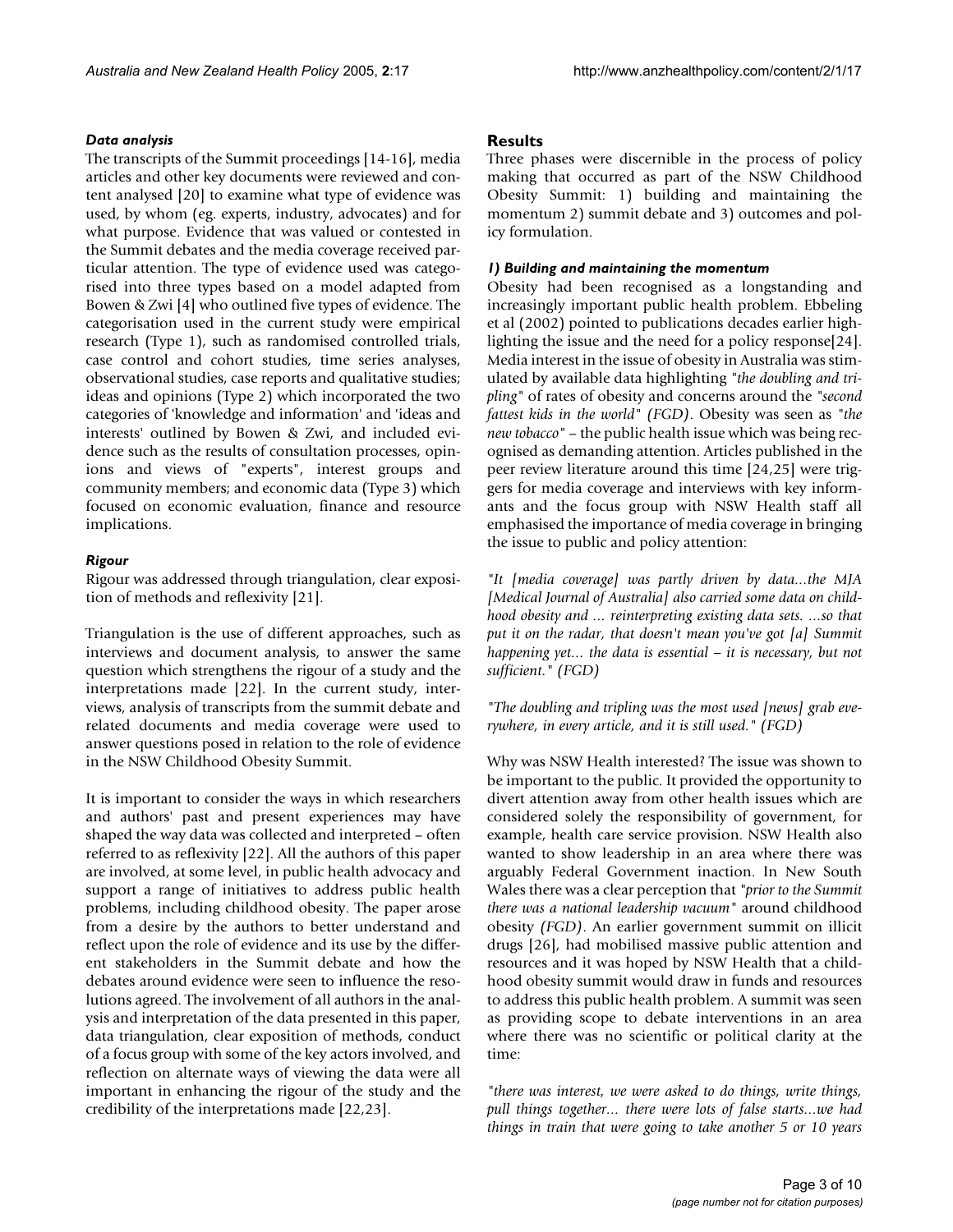|                        | <b>Total Articles</b> | <b>Number of articles</b> |        |        |  |
|------------------------|-----------------------|---------------------------|--------|--------|--|
| Month                  |                       | Type I                    | Type 2 | Type 3 |  |
| April                  |                       |                           |        |        |  |
| May                    |                       |                           |        |        |  |
| June                   |                       |                           |        |        |  |
| July <sup>1</sup>      | 15                    |                           |        |        |  |
| August                 | 10                    |                           |        |        |  |
| September <sup>2</sup> | 40                    | 15                        | 16     |        |  |
| October                | П                     |                           |        |        |  |
| November               | П                     |                           |        |        |  |
| December <sup>3</sup>  | 19                    | 12                        | 12     |        |  |

|  |  |  |  |  | Table 1: Number of media articles and evidence type used |  |
|--|--|--|--|--|----------------------------------------------------------|--|
|--|--|--|--|--|----------------------------------------------------------|--|

1Announcement of Summit

2 Month in which Summit was held

<sup>3</sup> Month in which government initial policy response was announced

*and they said they wanted a solution today... a summit was suggested as a way forward."(FGD)*

Table 1 shows the number of media articles by month between April 2002 and December 2002. Within each month the percentage of articles that used Type 1, Type 2 or Type 3 evidence are identified. All the articles drew on more than one type of evidence. Peak months of coverage were July when the Summit was announced  $(n = 15)$ , September when the Summit was held  $(n = 40)$ , and December when the Health Minister announced the preliminary government response  $(n = 19)$ . In the months prior to the announcement of the Summit, childhood obesity was covered 1–2 times per week in the newspapers studied.

In the lead up to the Summit, most of the articles cited evidence of at least one type concentrating on Type 1 evidence focussed on the magnitude of the problem, backed up by expert opinion (Type 2). In the month before the first announcement by government in December economic data (Type 3), always referring to the cost of obesity to the health care system, were also reported.

Prior to the Summit and throughout the study period, Type 1 evidence was widely reported and largely uncontested, quoting authoritative sources such as the Lancet [24] and the Medical Journal of Australia [25] concerning the magnitude of the problem. Media representations drew on such data to present 'sound bites' to stimulate debate. The most commonly reported statistics were that either one in four, or one in 5 children in Australia was overweight or obese and that overweight and obesity had doubled between 1985 and 1995. These data from Magarey et al (2001) [9] were also contained in the background document prepared for the Summit [27] and included in the factual preamble to the Summit resolutions [16]. Once the Summit was underway, Type 2 data were more widely reported and ideas from experts, community members and key stakeholders concerning the way forward, were presented in the media. In putting forward their views, these stakeholders called on common sense understandings, research studies or pointed to a lack of conclusive evidence to support inaction.

Food advertising to children was a case in point. Prior to the Summit, debates about evidence in the media focused on taxing 'high fat foods' and banning food advertising to children. The soft drink industry spoke about the lack of good evidence for the effectiveness of such initiatives and the negative economic impact of a "fat tax". Physical activity and the role of parents as an influence on obesity were highlighted by the advertising and food industries as being the major influences on childhood obesity. Results from Sweden which were stated by the food and advertising industry as showing obesity rising despite an advertising ban were used to demonstrate that *"there is no evidence that advertising makes children eat more fatty foods" (The Australian Newspaper, 1 July 2002*)[28]. It became clear from the media coverage during the Summit that a ban on food advertising was the critical concern for industry who were calling a 'clear link' between harmful childhood behaviour and commercials, with editorials suggesting that instead *"parents are the dominant influence on food choices" (Daily Telegraph, 12 September 2002)* [29].

#### *2) Summit debate*

The Summit was held in September 2002 at Parliament House in NSW. An across-government organising committee oversaw delegate selection and sought to ensure balanced representation including: i) children and young people; ii) families, parents and community perspectives; iii) experts; iv) relevant peak bodies; v) special population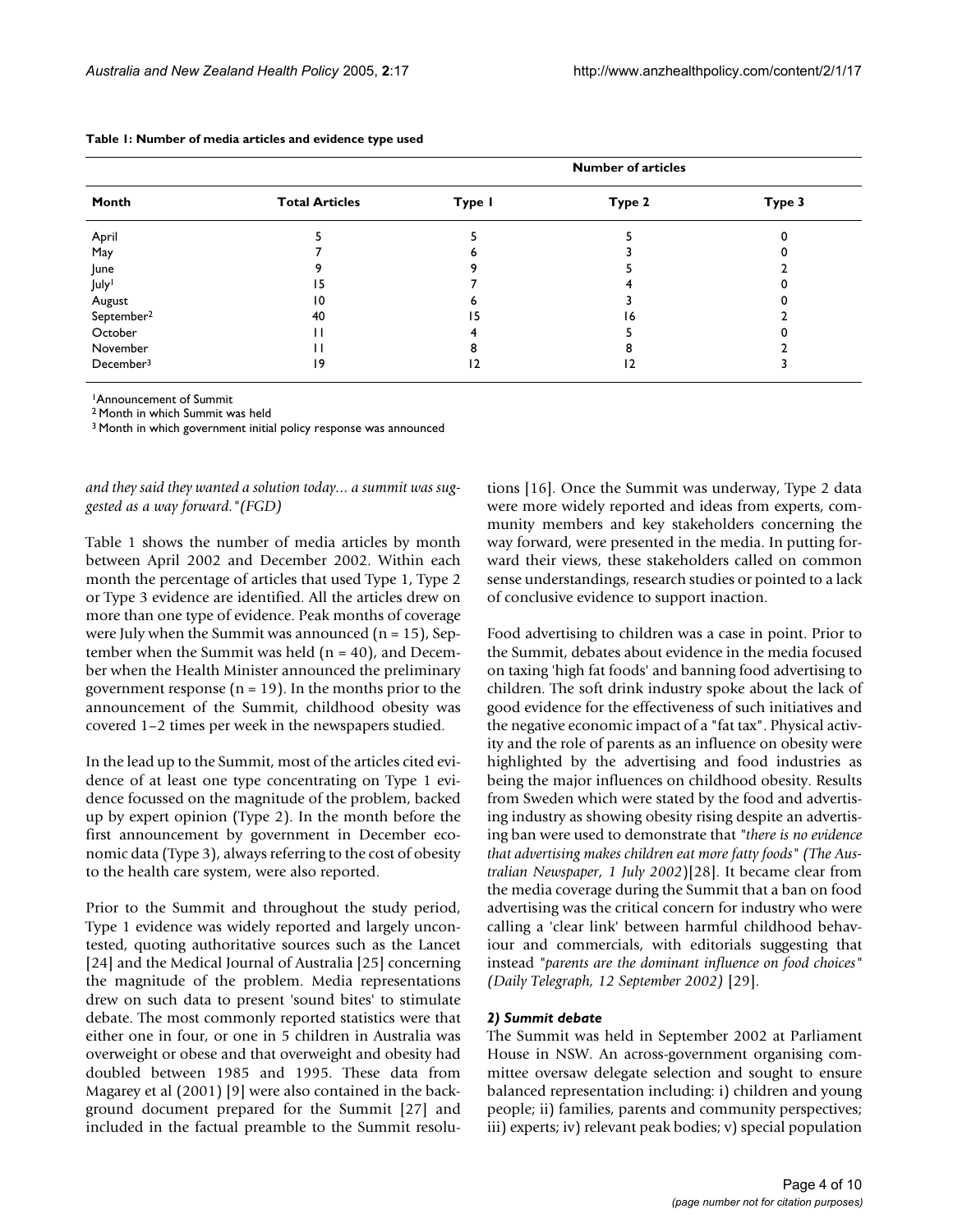perspectives, such as the socially disadvantaged, people from culturally and linguistically diverse communities, Aboriginal and Torres Strait Islanders, rural and remote communities, and people with disabilities.

The Summit provided an opportunity for delegates to present their case for action during plenary sessions. During the Summit, nine working groups (WGs) were convened: i) Early Childhood, ii) Family and Community, iii) School Education, iv) Health, v) Sport, Recreation & Fitness, vi) Local Government, vii) Commercial Food Industry, viii) Media, and ix) Transport and Planning.

The WGs were requested to put forward 10–15 resolutions for the Communiqué to be presented to government. The importance of evidence for the resolutions was made clear by the NSW Premier on the first day of the summit when he referred to the NSW Drug Summit [26], which had been held in May 1999.

*"The Drug Summit emphasised looking at evidence, basing policies on evidence ... I would like that to be your guide too." (NSW Premier, Day 1 pg 33)*

The case for action to tackle childhood obesity was uncontested from the outset. In opening the Summit the NSW Minister for Health referred to strong empirical evidence of the magnitude of childhood obesity:

*"In Australia the level of combined overweight and obesity between 1985 and 1995 has more than doubled... Today in New South Wales one in five children aged between seven and 15 are classified as being either overweight or obese." (NSW Minister for Health, Day 1, pg 5)*

Experts from government departments, academic institutions and the health service put forward similar statistics that highlighted the magnitude of obesity. Many outlined the consequences of overweight and obesity for type 2 diabetes in particular. The use of simple statistical concepts such as *"doubling in rates"* and *"one in five of our children"* were commonplace. Economic evidence highlighted the cost of the *"obesity epidemic"* to society – *"it costs us a community \$830 million a year" (Minister for Health, Day 1, pg 7)* and individuals – *"in one year the personal cost to individuals who are obese is \$19 billion" (expert, Day 1 pg 16)*. Such data were uncritically and widely accepted during the Summit.

On the opening day, experts, parents, community groups and industry talked anecdotally about societal changes over decades and their impact on physical activity and food consumption. Statistics and studies were referred to in support of these observations, such as an increased reliance on carbonated sugared drinks, although no actual

data were provided. Data from the US concerning changes in levels of physical activity were presented: *"most people in my generation walked to school, today less than a third of children in the United States walk to school" (US expert, Day 1, pg 12)* and Australian data on sedentary activity: *"97% of our adolescents watch television ... between 60 and 80% play computer or video games." (Australian expert, Day 1, pg 16)*. Anecdotal observations about changing societal behaviours and environments were widely cited and seen as important factors to address despite the lack of reliable trend data and research evidence:

*"we do not yet have evidence that any single one of these factors is driving the epidemic" (US expert, Day 1, pg 13)*

*"we know very little in any, firm solid way about the factors that influence young people to be active or sedentary – all we have to work with over the next three days are some recently informed guesses and some far less well-informed speculations" (Australian expert, Day 1, pg 12)*

The views of young people, were an integral part of the Summit process and provided an emotive appeal to take action. Young people's stories were shown on video and they addressed the Summit. However, there appeared to be little attempt to draw these views together, articulate common threads or examine whether and how such views related to other empirical data and expert opinion. A young person opening the Summit stated that *"It is genuinely important that our voice be heard"(young person, Day 1, pg 2)*. The FGD participants saw young people's stories as being powerful in stimulating action:

*" we had to have lots of consultation processes that included the voice of the child... engaging the children... it was the most powerful thing." (FGD)*

A young person at the Summit, however, expressed frustration about the focus on evidence:

*"Unfortunately we have been bombarded with statistics. They have been repeated over and over again ... we are almost scared to put up a decent suggestion." (young person, Day 2, pg 30)*

In contrast to the research evidence supporting the magnitude of the problem and the influencing factors, evidence supporting calls for action were mostly opinion and ideas with some reference to overseas efforts. Nonetheless, much was made of the need for evidence-based strategies, with a US expert claiming three strategies that were *"defensible, but not conclusive" (US expert, Day 1, pg 13)*: breastfeeding, limiting television viewing and the promotion of physical activity. A Cochrane systematic review [30] covering 1985–2001 and encompassing 14,000 studies was reported (researcher, Day 1, pg 37). It found 11 studies of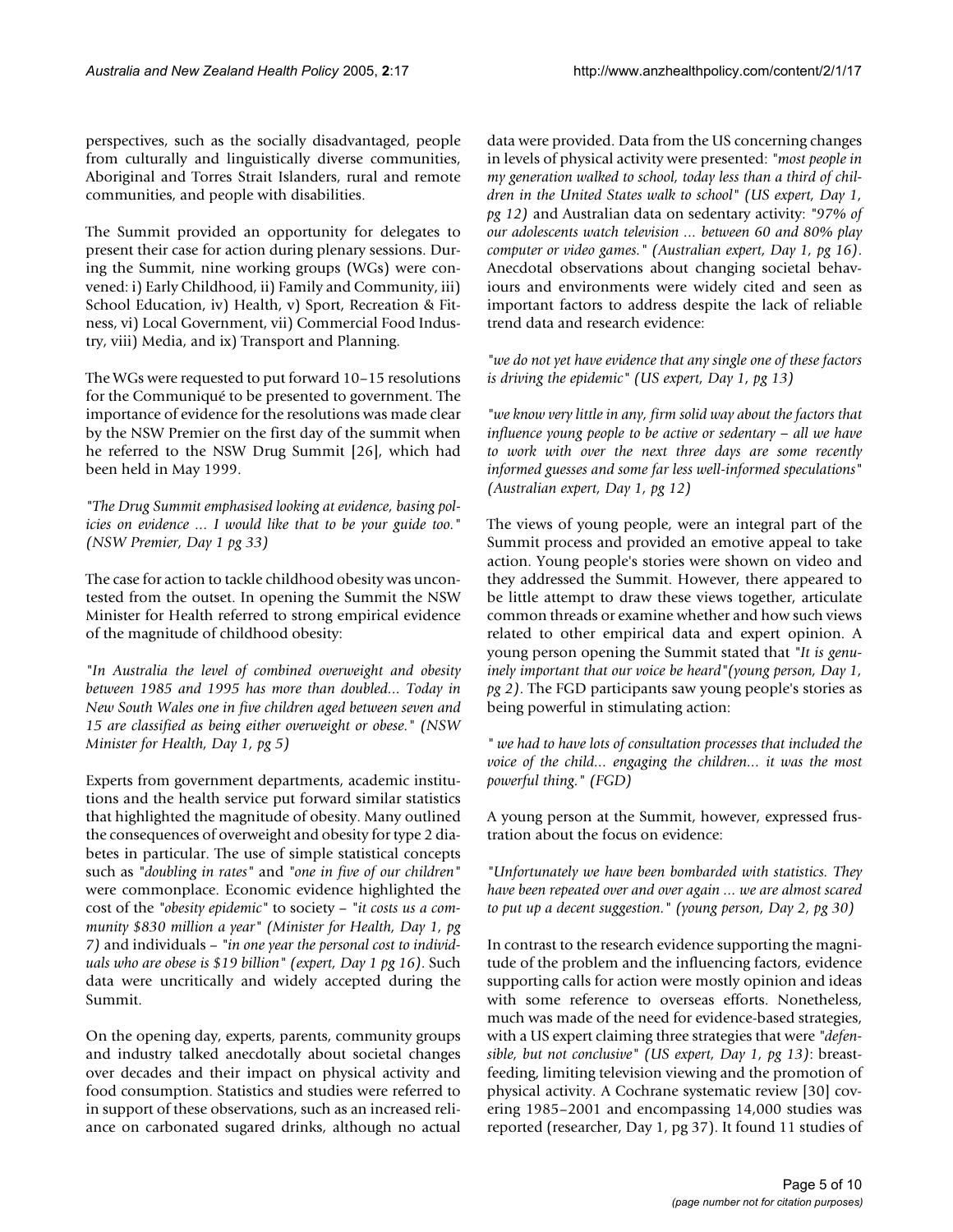a high enough quality to examine the effectiveness of the intervention and it found only small or no effects with those interventions that were most effective focussed on reducing sedentary behaviour. A few delegates questioned the need for evidence from primary prevention trials, pointing to broader experiences that tell us "what works". They highlighted other successful public health campaigns such as in tobacco control as evidence for the success of a range of strategies, including advertising controls and taxes:

*"we do need evidence, we do need to work at what has been shown to be the most effective, but that should not inhibit us from acting now. There have been a number of successful public health programs that have been introduced without definitive evidence." (expert, Day 1, pg 39)*

The FGD and comments by Summit delegates highlighted the need for action coupled with thorough evaluation:

*"There needs to be a recognition of the sense of urgency...that policy won't wait for the data." (FGD)*

*"This is about promising interventions, we have to just go with promising interventions, make sure they do no harm and just evaluate the heck out of them, and then maybe in ten years time, if they weren't the best things to do, well at least we did something" (FGD)*

*"we need periodic surveys to tell us how we are doing with respect to implementation of strategies ... we need causal models, that is, longitudinal studies which allow us to link risk factors like change in the food supply with changes in the prevalence of obesity." (US expert, Day 1, pg 13)*

*"we would like to see a regular – maybe five yearly – national nutrition, physical activity and health survey." (industry, Day 2, pg 2)*

*"Certainly, we need to take action, but at the same time we need to be doing research. We cannot continue to act in an evidence vacuum." (expert, Day 2, pg 20)*

The most contentious issue centred on the role of food advertising to children (see Figure [1](#page-6-0)). The intensity of the debate between food industry representatives and the advocates of a ban on food advertising to children clearly illustrates the way different types of evidence are drawn upon to articulate a particular position or undermine that of opposing perspectives.

#### *3) Outcomes and policy formulation*

The final Communiqué to government was to include a "factual foundation" and recommendations and resolutions for future action. The purpose of this component of the Summit was to: *"Frame evidence-based solutions within a community-based 'reality check' perspective."(Day 3, pg1)*

Evidence of the magnitude of overweight and obesity was included with little debate. Statements about the influencing factors were carefully worded to reflect agreement on importance and available evidence:

*"Although physical activity trend data is lacking, it is apparent that children and adolescents are less physically active" (Day 2, pg 72)*

*"An increase in television viewing is associated with an increase in obesity in children. An increase in sedentary behaviour is associated with an increase in obesity in children. Experts have advised that television viewing needs to be one of the targets for obesity control efforts" (Day 2, pg 78)*

Exposure to advertising messages was included in the factual preamble referring to the range of potential influences on food selection behaviours. The resolutions about food advertising to children generated the most debate concerning the evidence-base for such interventions (see Figure [1\)](#page-6-0) and the relationship between food choice and television viewing. This debate illustrates the use of different types of evidence by industry representatives as one means of opposing calls for a ban on food advertising to children.

A resolution to ban food advertising to children was not agreed. In its place agreement was reached to have an independent review by the Federal government of the regulatory arrangements for food advertising *"in recognition that food advertising is one of the contributing factors to the prevalence of eating habits that may promote obesity"(Day 3, pg 9)* in addition to a review of a voluntary code to be undertaken by industry. Attempts by the Food Industry to have this statement deleted from the Communiqué were not successful. A systematic review of the impact of food advertising on diet, physical activity and childhood obesity was also recommended.

All other resolutions passed with minimal debate, including those addressing physical activity, school education, transport and planning. Most of the resolutions agreed at the Summit and taken up in the subsequent *Government Action Plan* [18] were focused on physical activity and nutrition education. Mandatory guidelines for school canteens also passed as a resolution despite some opposition from industry. Numerous resolutions in the Communiqué [17] referred to research and a detailed section on surveillance and monitoring proposed a funded collaborative centre of excellence in research, prevention and management.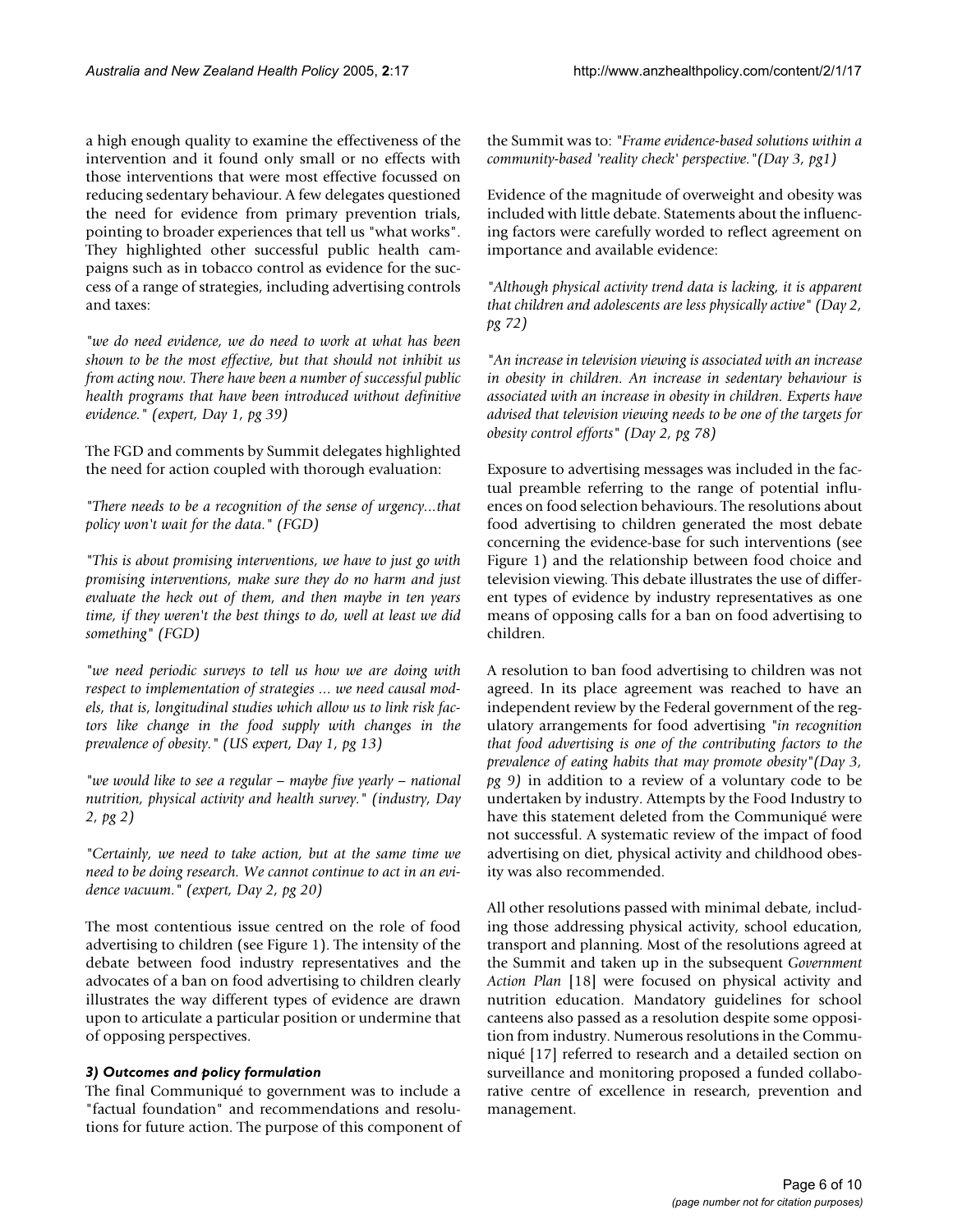<span id="page-6-0"></span>Much of the evidence put forward by advocates for a ban on food advertising focussed on the amount of food advertising in children's programming and the relationship between food consumption and television viewing: *"There are studies showing a clear correlation between the consumption of foods advertised on television and the amount of time spent watching television." (expert/advocate, Day 1, pg 27); "More than 80% of ads are for foods that are outside what we call the core food groups." (expert/advocate, Day 1, pg 28).* The Lancet article by Ebbeling et al (2002) was also cited as evidence for a ban: *"Lancet writers considered … that we should prohibit food advertisements and marketing that is directed at children." (expert/advocate, Day 1, pg 24) .* Advocates documented the number of food advertisements in children's programming: *"Australian children 5-12 years watch on average two and a half hours of television daily and this includes up to 52 minutes of advertising" (advocate, Day 2, pg 21)* .

Industry contested these data: *"there is no legal way they could be exposed to 52 minutes of advertising as the limits per hour are 13 minutes per hour in general programming and 10 minutes in C time." (industry, Day 2, pg 43)*. They also responded by citing a report by the Ministry for Agriculture, Fisheries and Food in the UK (1996) as support for the notion that parents are more influential in food choices than advertising. The advertising industry also reported that *"media research shows advertising levels transmitted to children aged 5-12 of confectionary, snack foods, soft drinks and fast food in fact decreased by 19 per cent from 1996-2001" (industry, Day 2, pg 44)*.

The example of Sweden, where food advertising to children has been banned for 10 years, was also given as evidence by industry of the failure of this approach to reducing obesity levels (30-32). They quoted a Swedish government public health report in 2001 that stated: *"The proportion of overweight people has increased in all socio-economic groups since the beginning of the 1980s" (industry, Day 2, pg 58).* Industry also cited the Premier's opening remarks focusing on evidence based policy as support for recommendations being evidence-based. They did not accept that a ban on food advertising had been shown to promote health gain: "*after rigorous examination of the research literature, we concluded that there is no serious and sound evidence which shows that food advertising leads to an increase in the consumption of 'whole categories of foods'". (industry, Day 2, pg 57)*

Advocates of a ban highlighted the cost of advertising: *"A single 30 second ad can cost a million dollars" (researcher and advocate, Day 2, pg 54)* and *"the industry spends billions of dollars to make and broadcast ads for less healthy foods" (researcher and advocate, Day 2, pg 54)* as evidence that it works to influence food choices. They also refuted the relevance of the Swedish case *"the rate of obesity in Sweden is extremely low" (advocate and expert, Day 3, pg 3)*. One advocate also stated *"I really do not want to see us deflected into more evidence being required before we ban food advertising .. it is up to the food industry to prove that food advertising does not have an effect." (researcher and advocate, Day 2, pg 54).*

This debate about food advertising to children demonstrated how the concept of 'evidence' was embraced by the food industry and used expertly to undermine the evidence presented by the advocates of an advertising ban. In particular, the industry used the Premier's comments about evidence-based policy (type 2 evidence) together with data from Sweden (type 1 evidence) to support their position that a food advertising ban was not 'evidence-based' and would fail to deliver the intended outcomes. While the Swedish data was disputed by the advocates of a ban, the industry arguments were sufficient to water down the resolutions agreed at the Summit – a review rather than a ban on food advertising to children.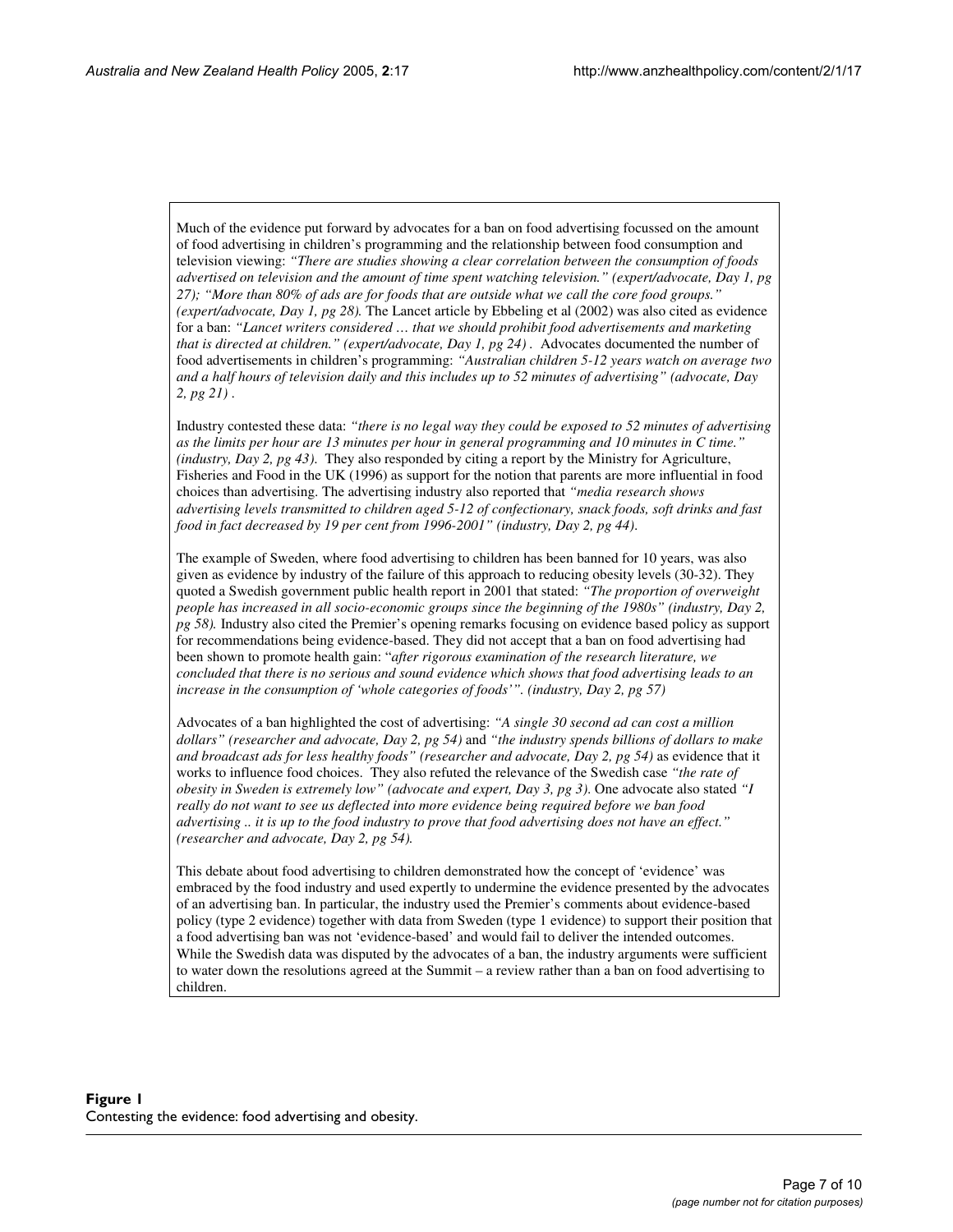Limited attention was devoted to the financial and logistical feasibility of the resolutions – this was apparent by the number of resolutions that required intervention at a federal rather than state level. However, the preliminary response from the government in December considered what was feasible in the current financial and political context:

*"it wasn't really evidence-based, it was the feasibility of whatever strategy they had suggested..." (FGD)*

In the final Summit address by the NSW Health Minister [16] the two resolutions specifically mentioned and strongly supported were the recommendations on school canteens and a collaborative centre for excellence for overweight and obesity research. These two initiatives were subsequently publicly announced in December as the key response to the Summit by the government [19]. The advisers to the Minister and NSW Health were concerned to ensure that the Summit resulted in some *"announceable"* interventions – and the two chosen seemed *"doable"*, of value, and in some respects least contentious *(FGD)*.

#### **Discussion**

This paper has sought to present key elements of the use of data and evidence in the NSW Childhood Obesity Summit. There are other dimensions of policy-making which deserve attention and other interpretations of the process possible. As indicated by Ham and Hill "It is rarely possible to agree on one version of events: the most that can be achieved is a plausible interpretation" [2] (p xi).

Empirical evidence of the magnitude of the obesity problem and the economic cost to the health system were critical to generating publicity and framing the case for action on childhood obesity in the lead up and during the Summit. This evidence was never contested and became a part of the factual foundation of the Summit Communiqué [17]. It is clear that the combination of Type I data, which was largely epidemiological in origin, and Type 3 data about the economic costs of the problem was persuasive.

The lack of empirical evidence for many of the influencing factors and related interventions, for example in the area of physical activity, did not hamper agreement of resolutions at the Summit and was instrumental in funding a research centre to collect better data and evidence for what works. Health officials who recognised the lack of an evidence base for interventions sought to promote those that seemed most logical and appropriate, along with a concern to ensure subsequent careful evaluation. The Summit demonstrated that policy action will move forward in the absence of strong research evidence if government sees the need to respond to public concerns.

However, lack of compelling evidence for interventions is likely to have been a factor in the failure of government to commit significant new funds and to agree to controversial recommendations around food advertising given strong industry opposition. The only contentious resolution taken up by government was for mandatory guidelines for school canteens: this appealed to many community groups and parents who attended the Summit and government is likely to have perceived strong public support for this intervention. Other commentators have questioned the soft policy options adopted in response to the obesity epidemic in Australia following the NSW Summit and raised questions about the way public health issues, such as obesity, are framed in public discourse [31].

The food and advertising industries who were represented at the Summit used the lack of well supported 'scientific' evidence to oppose controls on advertising. In contrast, the debates and resolutions around physical activity using anecdotal evidence, expert opinion and common-sense solutions garnered widespread support as there was no industry that stood to suffer financially from the action proposed. Where strong interests and powerful groups oppose policy direction, the evidence base required for government action, if it is to proceed, needs to be substantial. It is also possible that the more prominent role of the federal government in food advertising regulation and control worked against the agreement of concrete resolutions around food advertising to children.

Economically important industries have been seen by others as critical in the preparedness of governments to support controversial public health initiatives [32] and calls for more research have been presented as tactics to delay policy change [33]. However, creative and clear communication of the evidence has been instrumental in other areas, notably the successful efforts to ban tobacco advertising in Australia and in many other countries around the world despite powerful industry opposition [32, 33]. There is also more scope for interaction and collaboration with the food industry than with the tobacco industry as food as a product is not inherently harmful [33]. The food industry can have an important role in supporting a range of policy initiatives that promote healthy eating as was evident in the NSW Childhood Obesity Summit, but are likely to remain adversarial where industry profits are, or appear to be, at stake.

#### **Conclusion**

The NSW Childhood Obesity Summit played a role in promoting an agenda for action to address childhood obesity. It raised awareness in the public and political arena and provided a public forum for debating research evidence. The Summit demonstrated that while it is not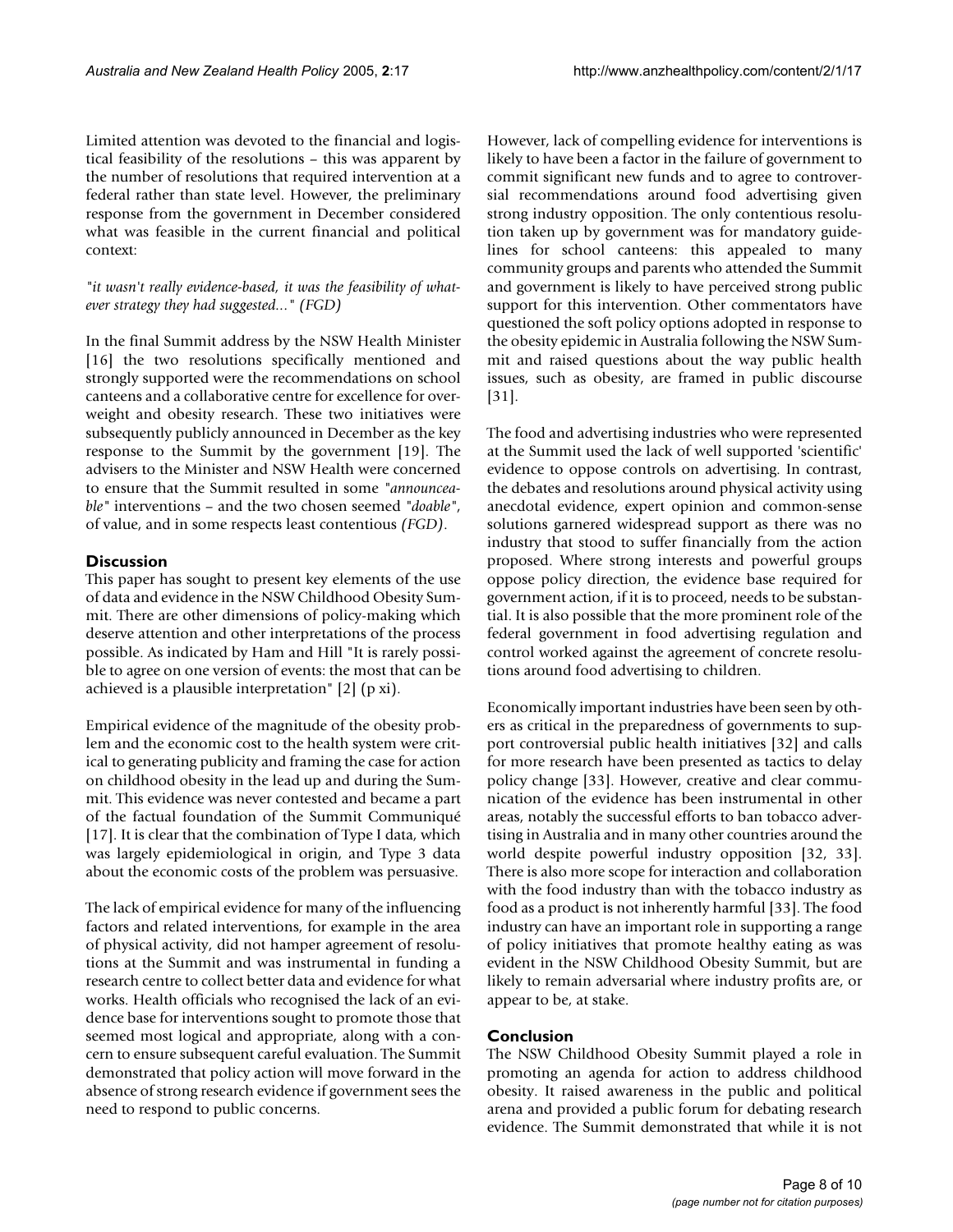necessary to have all the evidence in place to agree actions, that more radical policy change is much more difficult to achieve in the absence of established and detailed evidence, given the interests of important stakeholders, notably the private sector. The process and the outcomes of the Summit suggest that in the absence of strong Type 1 data, and where Type 2 evidence is contested, that policy-makers may opt for the path of least resistance: a call for more and better research and support for the systematic evaluation of interventions. While beneficial to researchers, direct and short term health gain may be limited.

The lack of an agreed evidence-base provides politicians with a freer hand in choosing actions which have wide appeal and are less controversial, rather than those which may produce greatest health benefit. The Summit's success in generating a set of resolutions should not be discounted even if large resource allocations were not forthcoming. Tobacco control initiatives have taken decades of concerted effort to realise [33] and obesity control efforts are likely to face the same challenges around evidence and action. The prospects of controlling obesity in the future will be amplified if researchers and public health advocates enhance their understanding of the policy process, the interests and tactics of the different stakeholders involved, and the role different types of evidence can play in influencing public debate and the decisions of policymakers in time-limited yet high profile events such as Summits. Further research is needed to increase our understanding of the role of Summits in the broader politics and processes of policy-making.

#### **Competing interests**

Elizabeth Develin was involved in the original work described leading up to and including the NSW Child Obesity Summit and is employed by NSW Health. All the other authors are part of the School of Public health and Community Medicine, UNSW, which is in receipt of modest funds to collaboratively develop this reflection and paper by NSW Health, the body which organised the Summit described.

#### **Authors' contributions**

This paper was conceived jointly by all authors; all contributed to analysis and writing. SN prepared the first draft with significant contributions by ED and comments from AZ and NG. All authors contributed to writing successive drafts, feeding in literature, analysis and insights.

#### **Acknowledgements**

The authors wish to acknowledge insights and feedback from Bill Bellew (Director, Centre for Chronic Disease Prevention and Health Advancement, NSW Health) and Phillip Vita (former Manager, Nutrition & Physical Activity Branch, NSW Health, now Executive Officer, NSW Centre for Physical Activity & Health) and the work of Kate Hawkins and Sarah Yallop from NSW Health who conducted the key informant interviews. The

authors would also like to thank the reviewers of the original submitted manuscript for their constructive and considered comments. The School of Public Health and Community Medicine, The University of New South Wales, and The Centre for Chronic Disease Prevention and Health Advancement, NSW Health, are collaborating on a project, funded by the Centre, to foster reflection, analysis and writing between academics, practitioners and policy-makers, and aimed at contributing to bridging the academic-policy divide.

#### **References**

- 1. Walt G: **Introduction to health policy. Process and power.** London, Zed Books; 1994.
- 2. Ham C, Hill M: **The policy process in the modern capitalist state. (Second edition).** Hertfordshire, Harvester Wheatsheaf; 1993.
- 3. Rist RC: **Influencing the policy process with qualitative research. In (Editors).** In *Handbook of Qualitative Research* Edited by: Denzin NK and Lincoln YS. London, Sage Publications; 1994:545-557.
- 4. Bowen S, Zwi AB: **[Pathways to "evidence informed" policy and](http://www.ncbi.nlm.nih.gov/entrez/query.fcgi?cmd=Retrieve&db=PubMed&dopt=Abstract&list_uids=15913387) [practice: a framework for action.](http://www.ncbi.nlm.nih.gov/entrez/query.fcgi?cmd=Retrieve&db=PubMed&dopt=Abstract&list_uids=15913387)** *Public Library of Science Medicine* 2005, **2:**e166.
- 5. Lin V, Gibson B: **Evidence-based Health Policy: Problems and Possibilities.** South Melbourne, Oxford University Press.; 2003.
- 6. World Health Organisation: **Obesity: preventing and managing the global epidemic. Report of a WHO consultation.** *WHO Technical Report Series* 2000.
- 7. Bennett SA, Magnus P: **[Trends in cardiovascular risk factors in](http://www.ncbi.nlm.nih.gov/entrez/query.fcgi?cmd=Retrieve&db=PubMed&dopt=Abstract&list_uids=7968750) [Australia: results from the National Heart Foundation's Risk](http://www.ncbi.nlm.nih.gov/entrez/query.fcgi?cmd=Retrieve&db=PubMed&dopt=Abstract&list_uids=7968750) [Factor Prevalence Study, 1980-1989.](http://www.ncbi.nlm.nih.gov/entrez/query.fcgi?cmd=Retrieve&db=PubMed&dopt=Abstract&list_uids=7968750)** *Medical Journal of Australia* 1994, **161:**519-527.
- 8. Dunstan D, Zimmet P, Welborn T: **Diabetes & Associated Disorders in Australia: The final Report of the Australian Diabetes, Obesity and Lifestyle Study (AusDiab).** Melbourne, International Diabetes Institute; 2000.
- 9. Magarey A, Daniels L, Boulton TJC: **[Prevalence of overweight and](http://www.ncbi.nlm.nih.gov/entrez/query.fcgi?cmd=Retrieve&db=PubMed&dopt=Abstract&list_uids=11453327) [obesity in Australian Children and adolescents: reassess](http://www.ncbi.nlm.nih.gov/entrez/query.fcgi?cmd=Retrieve&db=PubMed&dopt=Abstract&list_uids=11453327)**ment of 1985 and 1995 data against new standard interna-<br>
tional definitions. The Medical lournal of Australia 2001. **[tional definitions.](http://www.ncbi.nlm.nih.gov/entrez/query.fcgi?cmd=Retrieve&db=PubMed&dopt=Abstract&list_uids=11453327)** *The Medical Journal of Australia* 2001, **174:**561-564.
- 10. World Health Organisation: **Global strategy on diet, physical activity and health.** World Health Organisation; 2004.
- 11. US Department of Health and Human Services: **The Surgeon General's call to action to prevent and decrease overweight and obesity.** Washington, US Department of Health and Human Services.; 2001.
- 12. National Health & Medical Research Council: **Acting on Australia's weight: a strategic plan for the prevention overweight and obesity.** Canberra, Commonwealth of Australia; 1997.
- 13. NSW Health: **NSW Childhood Obesity Summit Draft Program.** Edited by: Committee NSWCOSO. Sydney, NSW Department of Health; 2002.
- 14. NSW Health: **NSW Childhood Obesity Summit: Report of proceedings of the first day.** [[http://www.health.nsw.gov.au/](http://www.health.nsw.gov.au/obesity/adult/summit/hansard/hans.html) [obesity/adult/summit/hansard/hans.html](http://www.health.nsw.gov.au/obesity/adult/summit/hansard/hans.html)].
- 15. NSW Health: **NSW Childhood Obesity Summit: Report of proceedings of the second day.** [[http://www.health.nsw.gov.au/](http://www.health.nsw.gov.au/obesity/adult/summit/hansard/hans.html) [obesity/adult/summit/hansard/hans.html](http://www.health.nsw.gov.au/obesity/adult/summit/hansard/hans.html)].
- 16. NSW Health: **NSW Childhood Obesity Summit: Report of proceedings of the third day.** [[http://www.health.nsw.gov.au/](http://www.health.nsw.gov.au/obesity/adult/summit/hansard/hans.html) [obesity/adult/summit/hansard/hans.html](http://www.health.nsw.gov.au/obesity/adult/summit/hansard/hans.html)].
- 17. NSW Health: **NSW Childhood Obesity Summit Communique.** [[http://www.health.nsw.gov.au/obesity/adult/summit/commu](http://www.health.nsw.gov.au/obesity/adult/summit/communique.pdf) [nique.pdf](http://www.health.nsw.gov.au/obesity/adult/summit/communique.pdf)].
- 18. NSW Health: **Prevention of Obesity in Children and Young People: NSW Government Action Plan 2003-2007.** Sydney, NSW Department of Health; 2003.
- 19. NSW Minister for Health: **Youth Obesity Five Year Plan.** In *Media Release* , NSW Health; 2002.
- 20. Patton MQ: **Qualitative Research and Evaluation Methods.** 3rd edition edition. California, Sage Publications Inc.; 2002.
- 21. Mays N, Pope C: **[Assessing quality in qualitative research.](http://www.ncbi.nlm.nih.gov/entrez/query.fcgi?cmd=Retrieve&db=PubMed&dopt=Abstract&list_uids=10617534)** *BMJ* 2000, **320:**50-52.